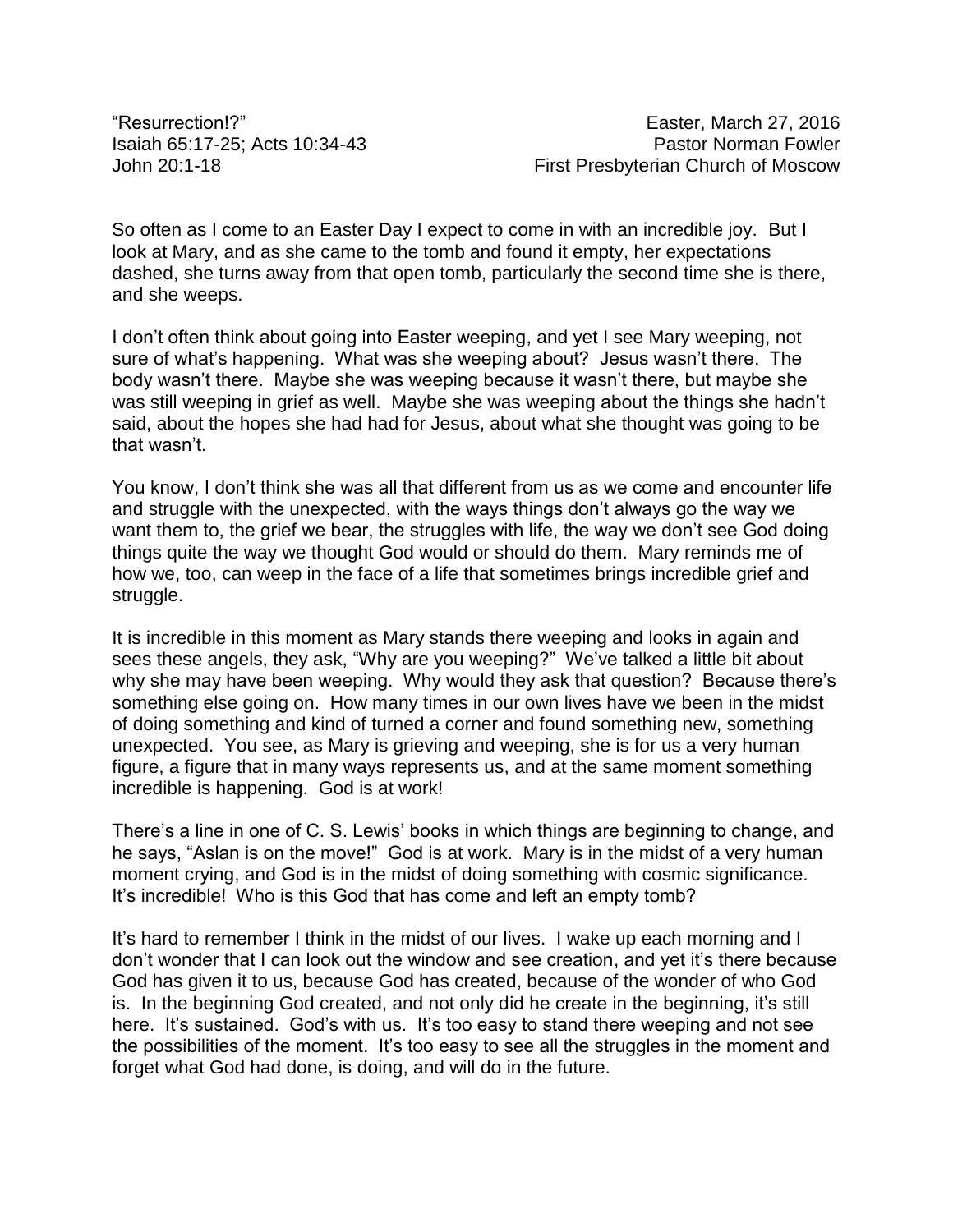This incredible God who created everything that is can keep it going and make for possibility. It all comes together, I think, on Easter morning with Mary weeping. It's fantastic! When we begin to talk about God, how can we really describe God, because God is really beyond our imaginations. God is huge. God creates all that is. The technical word for it is transcendent. God is other. God is beyond us, and yet this story of Jesus is God entering in to our daily lives, moment by moment.

There's this wonderful moment on Maundy Thursday that talked about it. The foot washing. Jesus is given all in his hands. He has the power, it says, and what does he do? He puts on a towel, gets on his knees, and washes the disciples' feet. There is this incredible way that the most powerful, the most other, the most fantastic thing in the universe comes in and invites us into that moment of service—a service that doesn't stop on that Thursday night, but goes all the way to the cross and beyond. He enters into our world, our lives.

So as this cosmic event is happening, as Jesus is resurrected, how does he do that first introduction? Oftentimes we want to have the horns blaring and all that, and it's worth it. It's incredible. But what happens here? A simple question: Mary, why are you weeping? Who are you looking for? It's almost as if the gardener is there talking to Mary, and Mary is so focused on her own expectations she can't see who it is. Boy that feels like my life—so focused on my own expectations, my own struggles, my own thoughts, my own worries I can't even see who's there. And Jesus asks a couple of simple questions just to begin to enter into that relationship with her in that moment. And what I see is a pivotal moment when Jesus says, "Mary." When he calls her name. It's a moment we know Jesus knows her.

Throughout the Gospel, we know that Jesus knows the people he talks to. He goes to a little guy up in a tree and invites him to come down. He goes to a woman at a well and starts talking to her and telling her her life story. It's like saying Jesus knows their name. And just like I think Mary represents us, and Jesus knows her name, Jesus knows our names. In the middle of this incredible, fantastic beyond expectation kind of thing, Jesus simply knows her name, says her name, invites her to recognize him.

That's Easter. We are invited to recognize a living Lord who knows our name, whose love and grace makes all the difference in the world. The world can't put him away, shut him away in a tomb, but he comes again to us and knows our name. His love is real; his work is among us. He knows our name.

Mary recognizes him and the wonder begins, and she runs off to tell the others. She's one of those first witnesses to the resurrection. Sometimes we say someone who dies is a witness to the resurrection. We don't have to wait until we die to be a witness to the resurrection. Mary is a witness to the resurrection—a witness to how God's forgiveness, God's love, gives her hope—gives us hope.

I read recently that many ancient peoples didn't have a word for "blue" and so researchers wondered about it and wondered why. They found a tribe that hadn't been